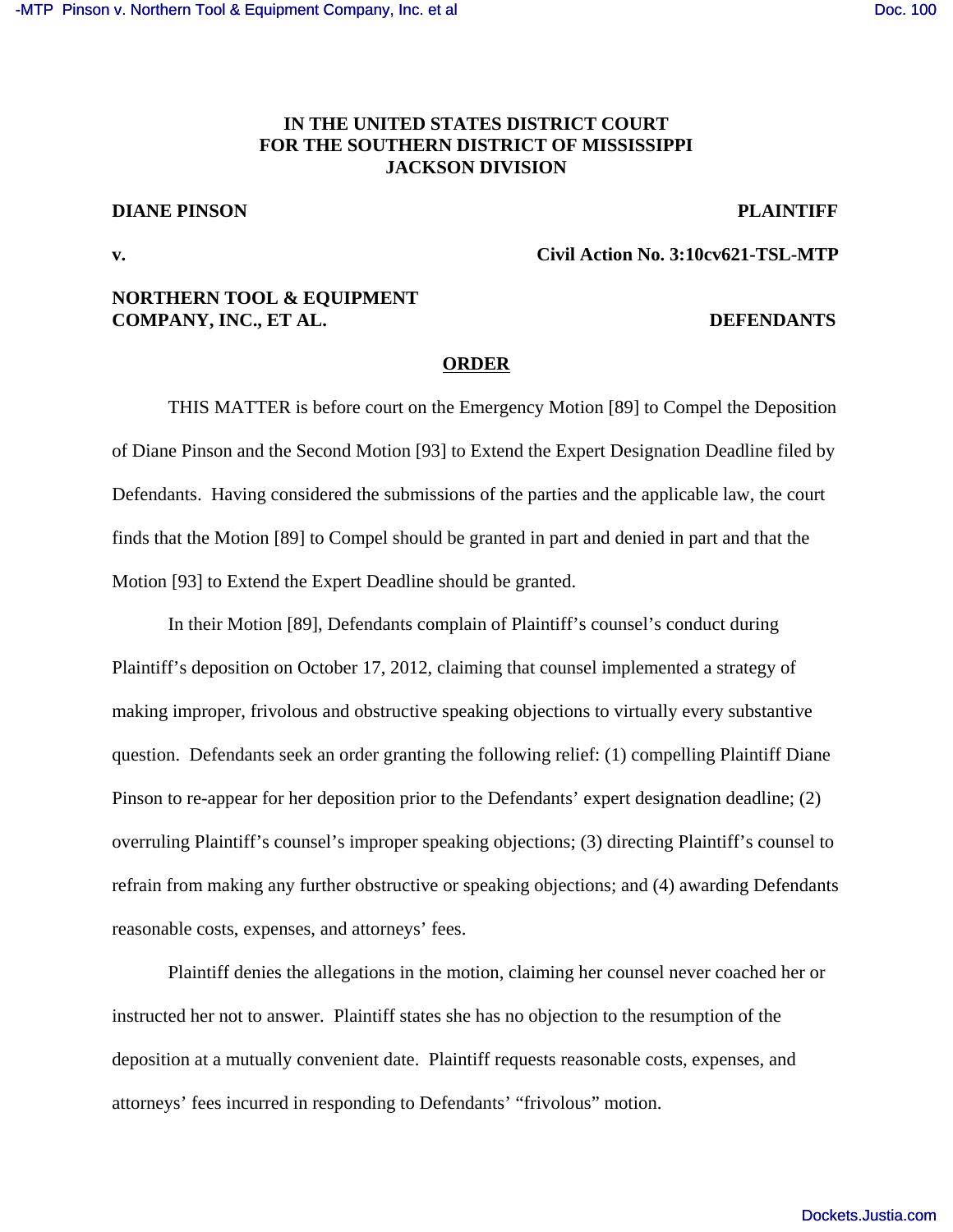The Federal Rules of Civil Procedure provide that "[t]he examination and cross- examination of a deponent proceed as they would at trial under the Federal Rules of Evidence . . . ." Fed. R. Civ. P.  $30(c)(1)$ . "An objection at the time of the examination--whether to evidence, to a party's conduct, to the officer's qualifications, to the manner of taking the deposition, or to any other aspect of the deposition--must be noted on the record, but the examination still proceeds; the testimony is taken subject to any objection." Fed. R. Civ. P.  $30(c)(2)$ . "An objection must be stated concisely in a nonargumentative and nonsuggestive manner." *Id.* Objections should generally be limited to the form of a question or the responsiveness of an answer. Fed. R. Civ. P. 30(d) Advisory Committee's Note, 1993 amendments; *see also In re Neurontin Antitrust Litig*., MDL Docket No. 1479, Master Civil Action No. 02-1390(FSH), 2011 WL 253434, at \*12 (D.N.J. Jan. 25, 2011) (citing *Mazzeo v. Gibbons*, Civ. No. 08-1387, 2010 WL 3020021, at \*2 (D.Nev. July 27, 2010)) (observing that "objections should be concise, non-argumentative, and non-suggestive, and hence . . . counsel should not (1) make speaking, coaching or suggestive objections; (2) coach or change the witness's own words to form a legally convenient record; (3) frustrate or impede the fair examination of a deponent during the deposition by, for example, making constant objections and unnecessary remarks; (4) make speaking objections such as "if you remember," "if you know," "don't guess," "you've answered the question," and "do you understand the question"; or (5) state that counsel does not understand the question").

Counsel "may instruct a deponent not to answer only when necessary to preserve a privilege, to enforce a limitation ordered by the court, or to present a motion under Rule 30(d)(3)." *Id.* "The court may impose an appropriate sanction--including the reasonable expenses and attorney's fees incurred by any party--on a person who impedes, delays, or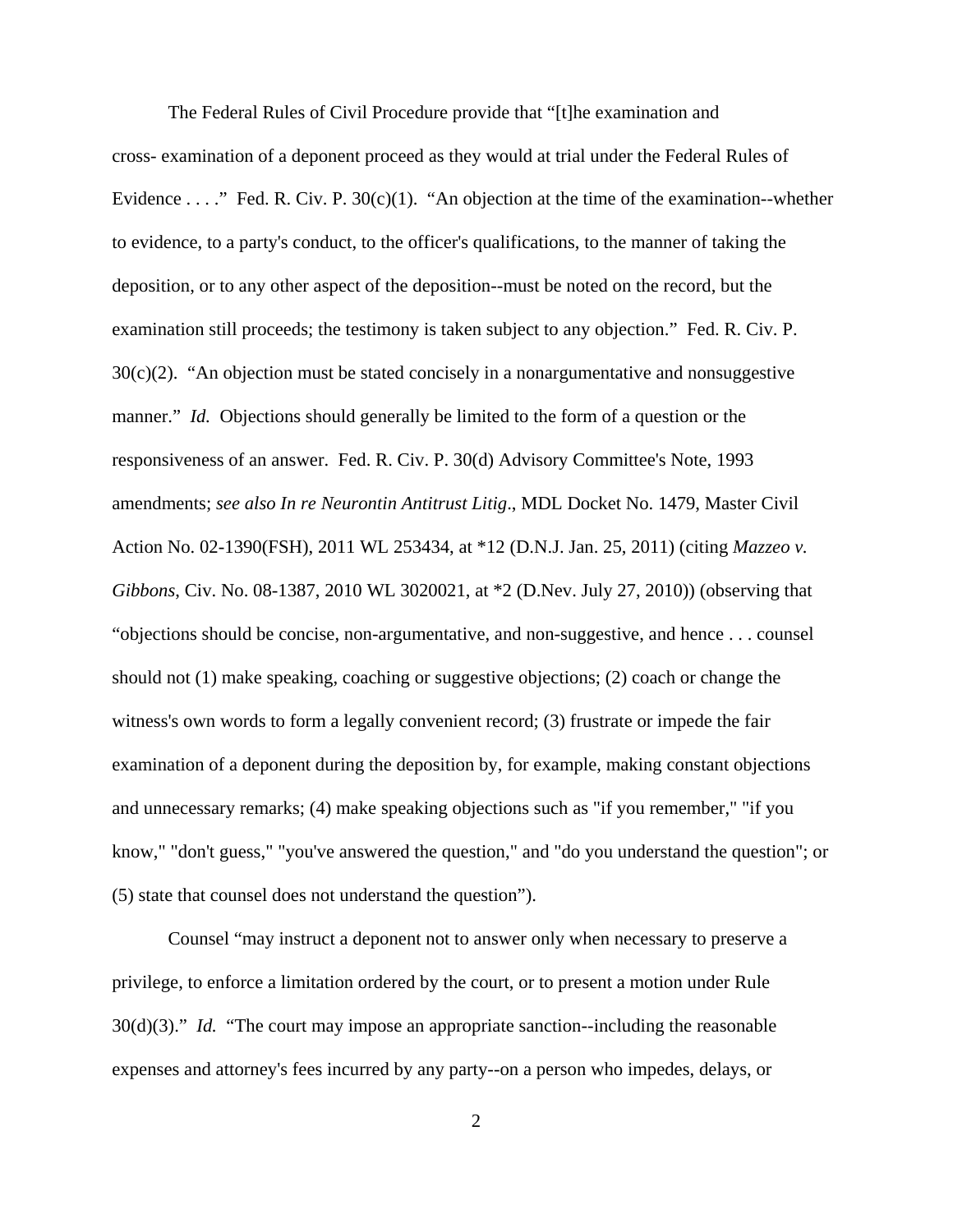frustrates the fair examination of the deponent." Fed. R. Civ. P. 30(d)(2); *see also* Fed. R. Civ. P. 37.

The court has reviewed the submissions of the parties, including the deposition transcript and the entire video of the deposition. At the beginning of the deposition, the parties and their counsel stipulated that all objections, except as to the form of the question, were reserved until such time as the deposition, or any part thereof, may be used or is sought to be used in evidence. *See* Ex. A to Motion [89-1] at 4. Despite this stipulation, a review of the transcript reveals that Plaintiff's counsel's objections, which included speaking objections, were indeed disruptive, obstructed the proceedings, and caused unnecessary delay.

For example, the following exchanges ensued:

Q. Had you ever had any training with scaffolds with how to use them?

MR. ADCOCK: We object to the form. I don't know what kind of training you are talking about. You know, if you -- you know, the question is abstract. Unless you understand what he's talking about. $<sup>1</sup>$ </sup>

\*\*\*\*\*\*\*\*\*\*

Q. On this particular scaffold, the way it works, what did you understand at the time of the accident, if anything, about what could happen if the pins were not inserted properly?

MR. ADCOCK: Well, again, I object. She said that the only thing that was on the scaffold was unlock and lock.

BY MR. MONTGOMERY:

Q. What if it was not properly locked, what did you -- did you understand at the time the danger of it being not properly locked?

A. I knew it was locked.

<sup>&</sup>lt;sup>1</sup>See Ex. A to Motion [89-1] at 19-20.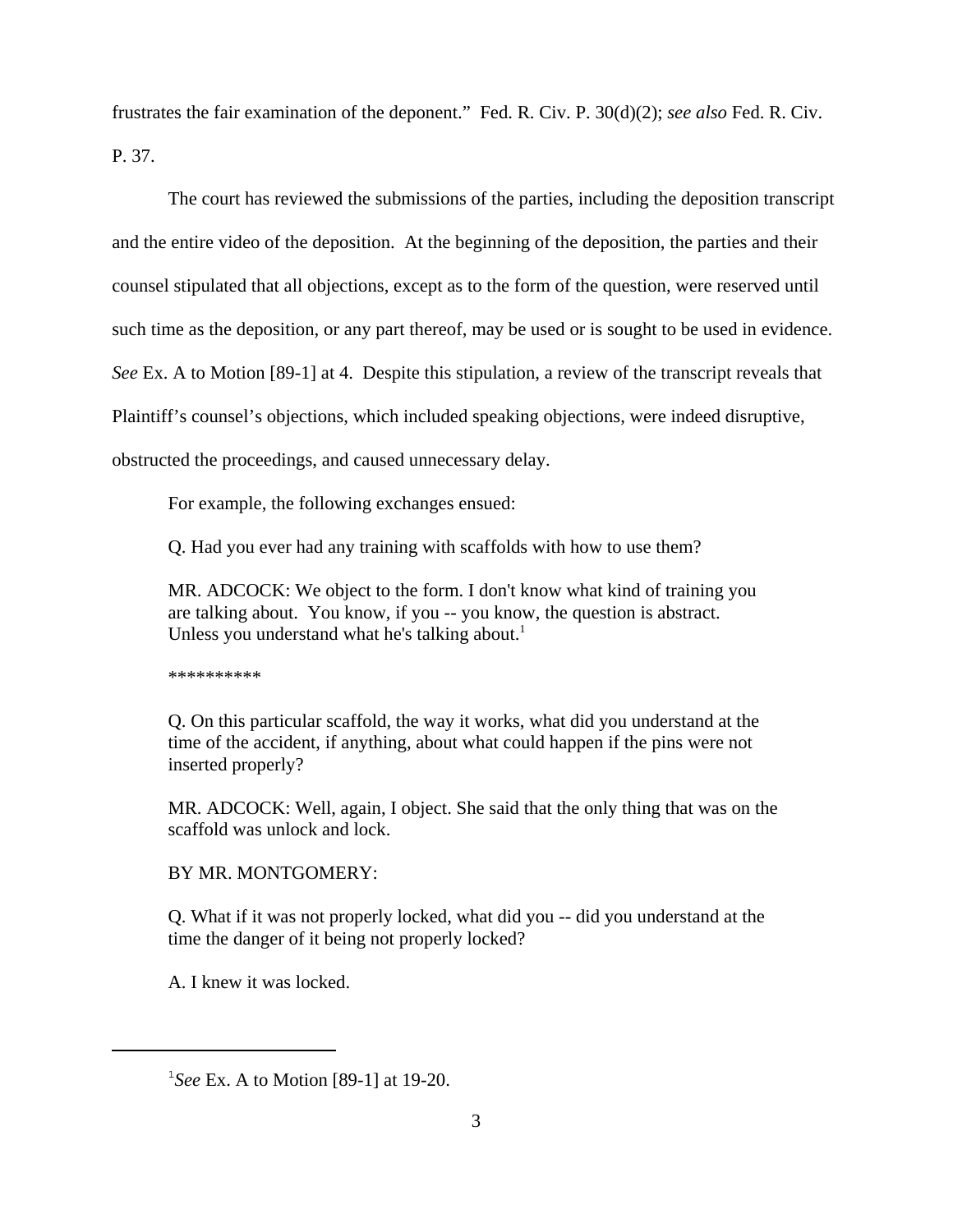Q: I'm asking you: At the time of the accident –

A. Yes, sir.

Q. -- what was your appreciation for what could happen to somebody, if they are standing on the scaffold and that piece is not properly locked?

MR. ADCOCK: Objection. Calls for speculation on the part of the witness.

MR. MONTGOMERY: How?

MR. ADCOCK: She doesn't --

MR. MONTGOMERY: I'm asking her what she understood on the day of the accident.

MR. ADCOCK: She had used the -- She had used the scaffold. She said she made sure it was locked. And she never had any problem before this collapse. So it calls for -- That question calls on the witness to speculate. It never had been unlocked that she knew about to this day when she's been using it.<sup>2</sup>

After this exchange, Mr. Montgomery repeated this same question several times, and Plaintiff's

counsel continued to object. This exchange continued for quite a while, as exhibited by the next

nine pages of the transcript, including a break where the transcript was read off the record, and

Plaintiff never answered the question. *Id.* at 26-35. Indeed, Plaintiff stated that she was "so

nervous, [she was] shaking all over," and requested a break. *Id.* at 35. Soon after, the deposition

was adjourned at the suggestion of the Defendants in order to get the issues before the court.

The court finds that Plaintiff shall re-appear for deposition at a mutually agreed date and time on or before November 9, 2012. Counsel for the parties are directed to conduct themselves in accordance with the Federal Rules of Civil Procedure and the Local Uniform Civil Rules.

<sup>&</sup>lt;sup>2</sup>See Ex. A to Motion [89-1] at 26-27. These are just a few examples. There are a number of other examples in the record where it appears that counsel for Plaintiff was suggesting that the client should not attempt to answer the question or where counsel attempted to answer the question or to seek clarification of a question that appeared to be clear to the witness and to the court. *See Id.* at 21:22-25; 24:19-24; 25:11-15; 26:6-8; 30:13-14; 33:3-6; 35:8-9.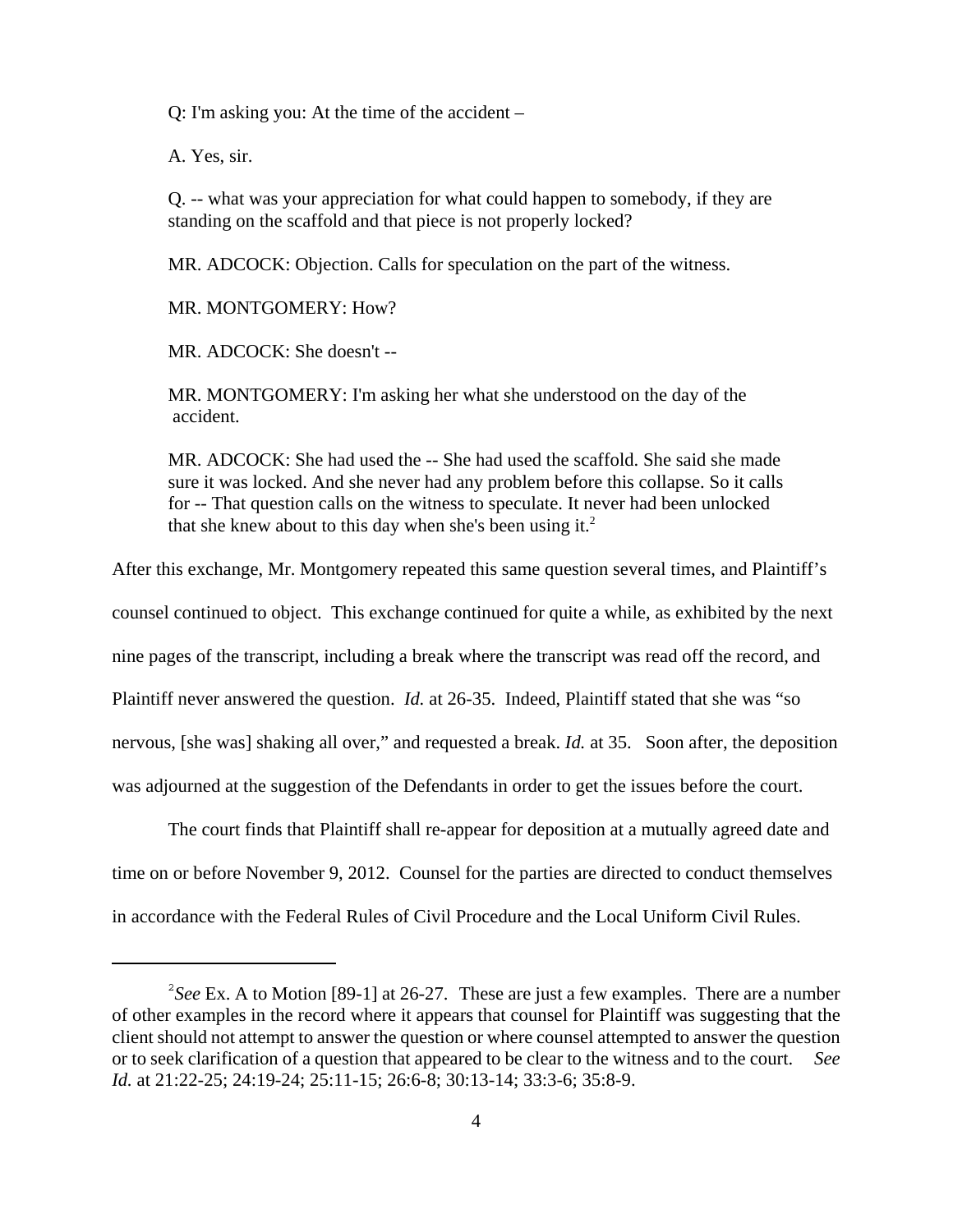Future disruptive conduct and speaking objections will not be permitted and will result in the imposition of sanctions as provided under the rules. *See Bordelon Marine, Inc. v. F/V KENNY BOY*, Nos. 09–3209, 09–6221, 2011 WL 164636, at \*3-\*6 (E.D. La. Jan. 19, 2011) (imposing sanctions on counsel pursuant to Fed. R. Civ. P. 30(d)(2) for improper conduct during a deposition). As the deposition covered little ground and consisted mostly of disputes among counsel, the time spent in taking it thus far will not count towards the total time allotted for Plaintiff's deposition. *See* Fed. R. Civ. P. 30(d)(1).

Finally, in her Response [97], Plaintiff requests that the court instruct Defendants to cooperate with her requests to provide dates they can make their representatives available for depositions. The court is confident that the parties will confer in good faith and agree on dates for the Defendants' corporate depositions without the need for court intervention. If not, the court will address the issue upon appropriate motion accompanied by the attorneys' good faith certificate as required by L.U.Civ.R. 37(a). Accordingly,

#### IT IS, THEREFORE, ORDERED:

- 1. That the Defendants' Emergency Motion [89] to Compel the Deposition of Diane Pinson is GRANTED in part and DENIED in part with each party to bear its own costs and fees. The court, in its discretion, declines to impose sanctions at this time, but will do so if the speaking objections and disruptive conduct continues.
- 2. That the Defendants' Second Motion [93] to Extend the Expert Designation Deadline is granted. Defendants' expert designation deadline is hereby extended to November 19, 2012.
- 3. Plaintiff shall reappear for deposition on or before November 9, 2012, at a time and date to be agreed upon by the parties.